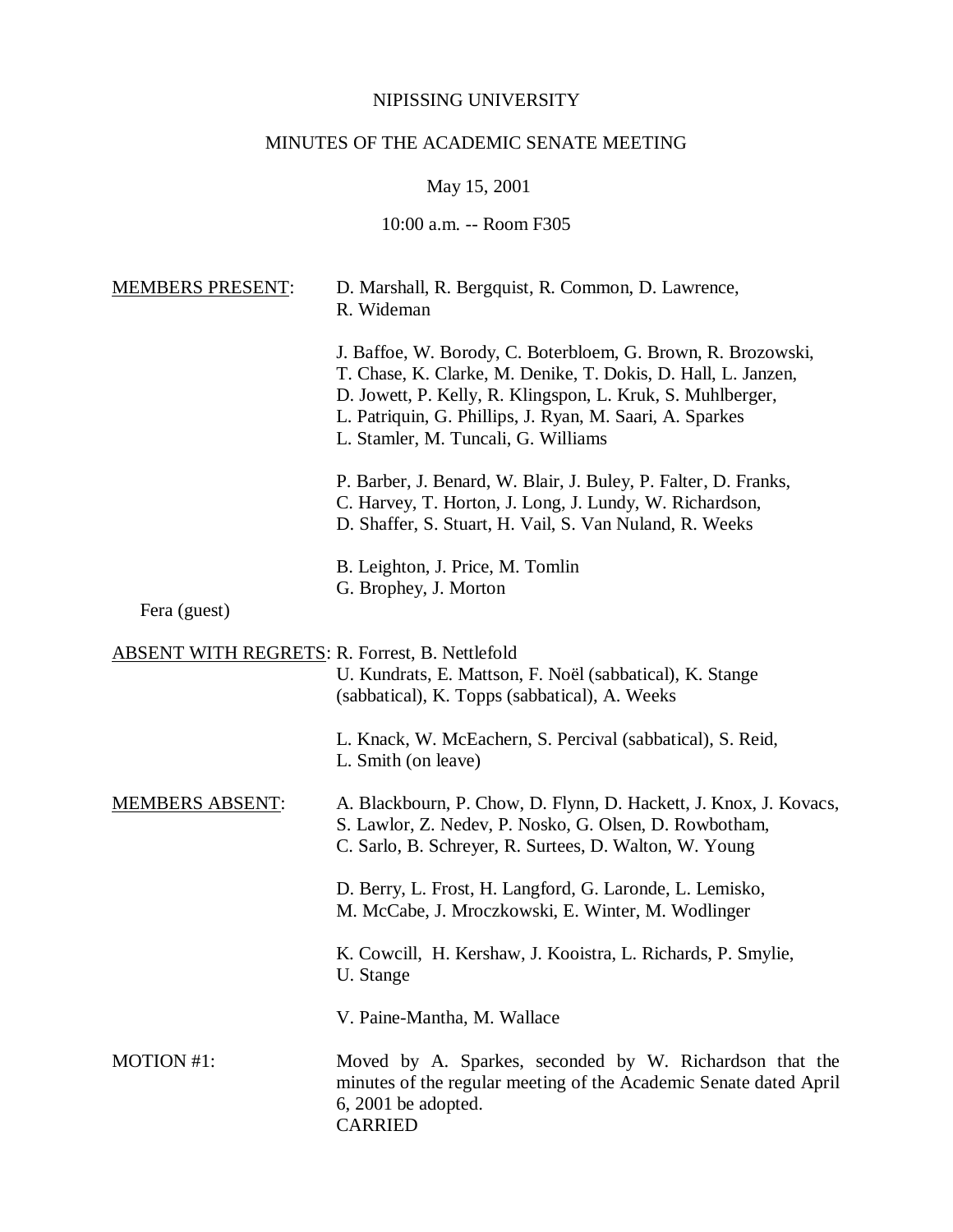MOTION #2: Moved by J. Long, seconded by D. Hall that the minutes of the special meeting of the Academic Senate dated April 27, 2001 be adopted. CARRIED

## ANNOUNCEMENTS

The President welcomed Dr. Lynnette Stamler, Director of Nursing, to the Senate meeting.

Dr. Marshall provided an overview of the budget announcement and explained the implications for Nipissing University. He stated that all universities in Ontario were given full average cost funding for new students at the current average system cost for 2001-2002. The government made it a multi-year announcement (three years) covering the period to the end of the double cohort (2003-2004). Dr. Marshall defined it as a very significant and positive announcement from the government for postsecondary education. He informed senators that the performance indicator fund had been increased by \$6.7 million. This year's allocation process was revised by setting a threshold on performance indicators so that universities who achieve within plus or minus 10% of the threshold would be able to access the funds. Dr. Marshall announced that the Northern Grant for the three northern Ontario universities had been increased by 10%, and this will represent an additional \$100,000 to Nipissing's permanent base grant. The government also added \$100 million to the deferred maintenance fund and this represents a further \$500,000 for Nipissing.

Dr. Marshall stated that the government did not announce any cost of living for 2001-2002 or beyond; therefore Nipissing's previously budgetted 2% cost of living will be removed from the budget. As a consequence, institutions will have to grow, at least to a certain extent, in order to access the new money. As well, the government did not preserve the corridor system. Dr. Marshall was disappointed that the budget announcement did not address the unfunded BIU problem. The President outlined several ramifications of the budget announcement. He stated that it will be a difficult year to balance the budget because of no cost of living increase and no minor corrections to the inequity in the system. It was emphasized that the potential for increased revenue based on enrolment is significant, and Arts and Science enrolment will be especially critical for the grant money available to Nipissing. Dr. Marshall informed Senate that the laptop initiative had to be reconsidered and a decision was made to postpone its implementation until 2002-2003. However, a pilot project for one section of the faculty will be funded, next year. As a result of the extra \$100 million in the deferred maintenance fund, Nipissing will be able to proceed with the academic wing expansion. Gap Construction has been awarded the contract to commence this work. The President stressed that the principal issue for Nipissing during the next three years will be to develop a strategy for recruitment and retention, in particular for Arts and Science. Another main issue on the President's agenda will be to resolve the inequity issue.

Dr. Marshall reminded faculty of the Convocation ceremonies: Friday June  $8<sup>th</sup>$ , Education (P/J) Education at 9:30 a.m. and Education (J/I) at 1:30 p.m. The Arts and Science ceremony will be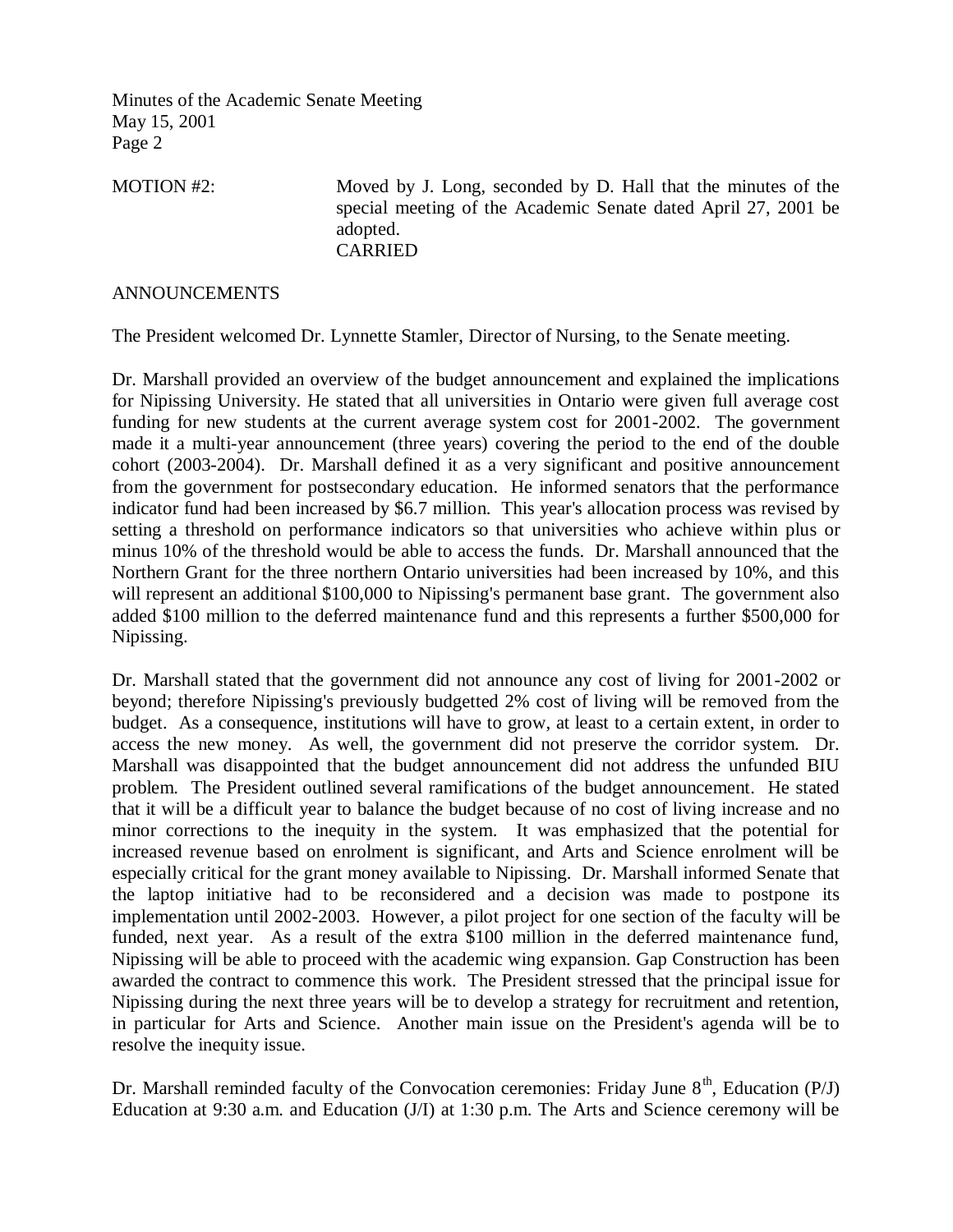held at 10:00 a.m. on Saturday, June  $9<sup>th</sup>$ . A third Education Convocation for I/S, MEd and Diploma students will also occur on Saturday beginning at 1:30 p.m. The President advised that seating would be at a premium; therefore tickets will be used for the first time this year and students will be asked to limit their guests to a total of three. The ceremony will be simultaneously broadcast in the Vittorio Fedeli Room which guests can use as an alternative location. A riser will be built for the Faculty but it can only accommodate 40 people. Senators were asked to advise Delores Klingspon, ext. 4305, as soon as possible, of the Convocation ceremony(ies) they plan to attend.

On behalf of Senate, the President congratulated Dr. Lorraine Janzen as this year's recipient of the Chancellor's Award for Excellence in Research, and Dr. Matti Saari as this year's recipient of the Chancellor's Award for Excellence in Teaching.

Dr. Marshall reported that the Senate Executive Committee had received the Report of the Grading Standards and Practices Committee and it will be considered at the June Senate meeting.

The President commended Ken McLellan and the Financial Aid office for receiving the best results on the annual OSAP Compliance Audit. Nipissing was the only university that had a perfect record among all universities and colleges in the province.

The Dean of Education informed Senate that Laurentian University intends to offer a concurrent English Faculty of Education program with the intention to attract students to their Arts and Science program. Dr. Common was concerned that this initiative may threaten Nipissing's enrolment because it affects our catchment area. The Dean further stated that Nipissing currently places 100 teachers in the region for practice teaching assignments; this could prove difficult because of the new competition.

Brock Leighton advised Senate that the Student Union and Al Carfagnini were working on an arrangement to provide faculty with free newspapers on a daily basis. The newspapers would be located in the Student Centres at Canadore and Nipissing. Mr. Leighton expected that this would be in place by the week of May 21.

Dr. Muhlberger raised a complaint about the suitability of using American Express as Nipissing's corporate card. He noted that there have been difficulties with its acceptance at major conferences, as well as problems with trying to have it cancelled. Dr. Marshall will investigate the matter further with Mr. Green.

Appointments, Promotions and Tenure Committee

| MOTION #3:                       | Moved by S. Muhlberger, seconded by C. Harvey that the Report<br>of the APT Committee dated April 30, 2001 be received.<br><b>CARRIED</b>      |
|----------------------------------|------------------------------------------------------------------------------------------------------------------------------------------------|
| <b>Research Ethics Committee</b> |                                                                                                                                                |
| MOTION $#4$ :                    | Moved by J. Benard, seconded by L. Janzen that the Report of the<br>Research Ethics Committee dated May 7, 2001 be received.<br><b>CARRIED</b> |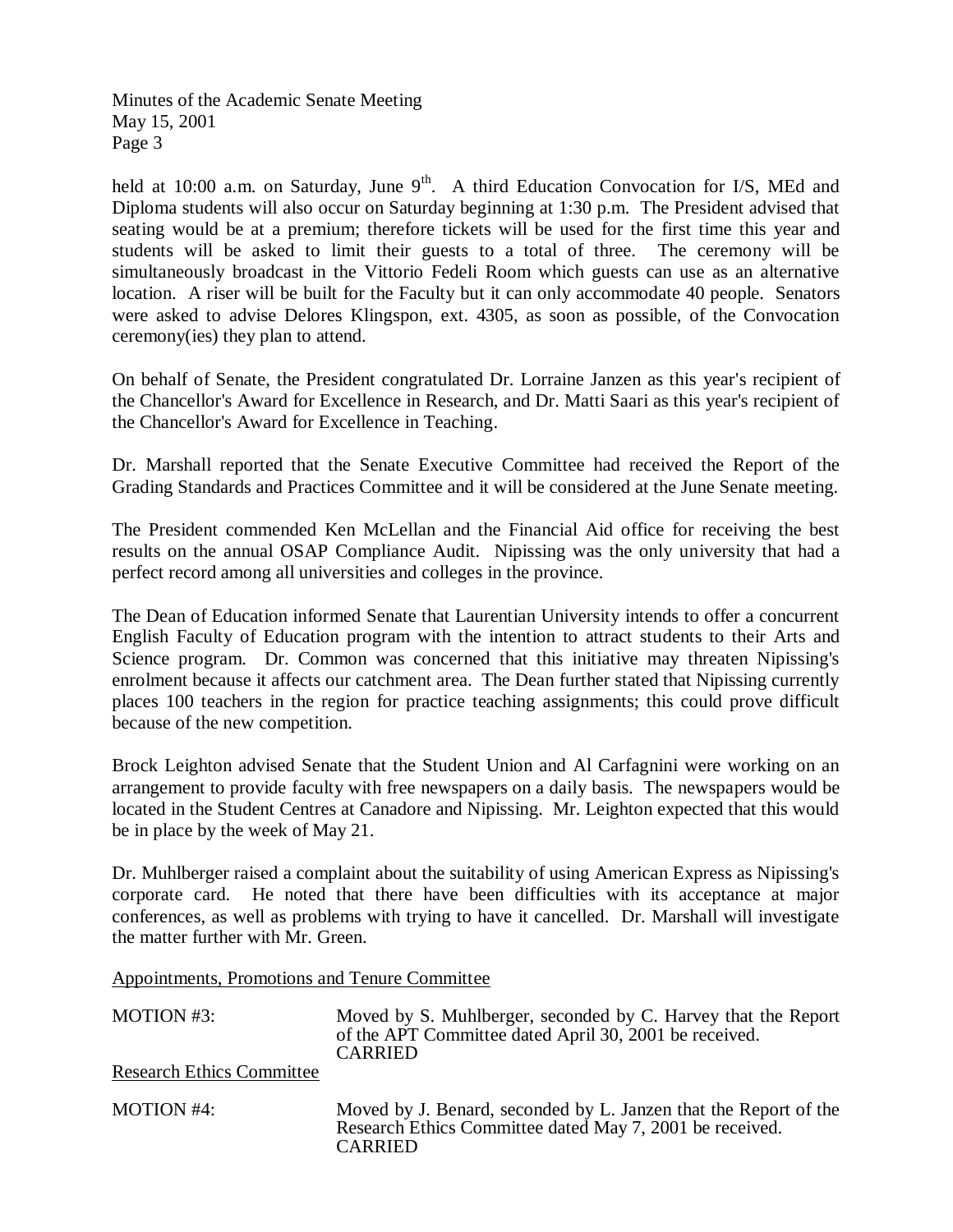Annual Reports

MOTION #5: Moved by S. Muhlberger, seconded by M. Saari that Senate receive Annual Reports for the following committees:

| <b>Executive Committee</b>                     | April 26, 2001 |
|------------------------------------------------|----------------|
| <b>University Curriculum Committee</b>         | April 19, 2001 |
| <b>Academic Planning Committee</b>             | April 26, 2001 |
| Library Committee                              | April 23, 2001 |
| <b>Distance Education Committee</b>            | May 8, 2001    |
| <b>Cultural Affairs Committee</b>              | April 28, 2001 |
| Appointments, Promotions and Tenure Committee  | April 30, 2001 |
| <b>Student Affairs Committee</b>               | May 6, 2001    |
| <b>Student Academic Standing Appeals and</b>   | May 7, 2001    |
| <b>Petitions Committee</b>                     |                |
| By-laws and Striking Committee                 | May 8, 2001    |
| <b>Honorary Degrees Committee</b>              | April 26, 2001 |
| <b>Research Ethics Committee</b>               | May 6, 2001    |
| Admissions, Promotions and Petitions Committee | May 8, 2001    |
| <b>University Research Council</b>             | May 4, 2001    |
| <b>Academic Computing Committee</b>            | May 7, 2001    |
| <b>CARRIED</b>                                 |                |

### REPORTS OF AD HOC COMMITTEES

#### Certificate of Bilingualism Oral Examination Committee

MOTION #6: Moved by C. Harvey, seconded by G. Williams that the Annual Report of the Certificate of Bilingualism Committee, dated May 7, 2001, be received. CARRIED

#### REPORTS OF REPRESENTATIVES ON OTHER BODIES

Senate Representative on the Council of Ontario Universities, Dr. Sparkes, provided a short summary of the most recent COU meeting. He stated that a report had been presented from the Library Committee regarding Library Consortiums across the province. Dr. Sparkes asked senators to advise him if they experience any decrease in their ability to do Library searches in the Humanities and Social Sciences, and he would convey this information to COU. The COU student debt load report was also presented, and Dr. Sparkes offered a copy to anyone interested in reviewing it. An announcement was made that MIT plans to put all course content course materials on the web. Dr. Sparkes noted that the idea was enthusiastically received by all university presidents who attended the COU meeting. COU will monitor the MIT experiment and its impact. Dr. Sparkes requested that any senators who have concerns about this issue to contact him.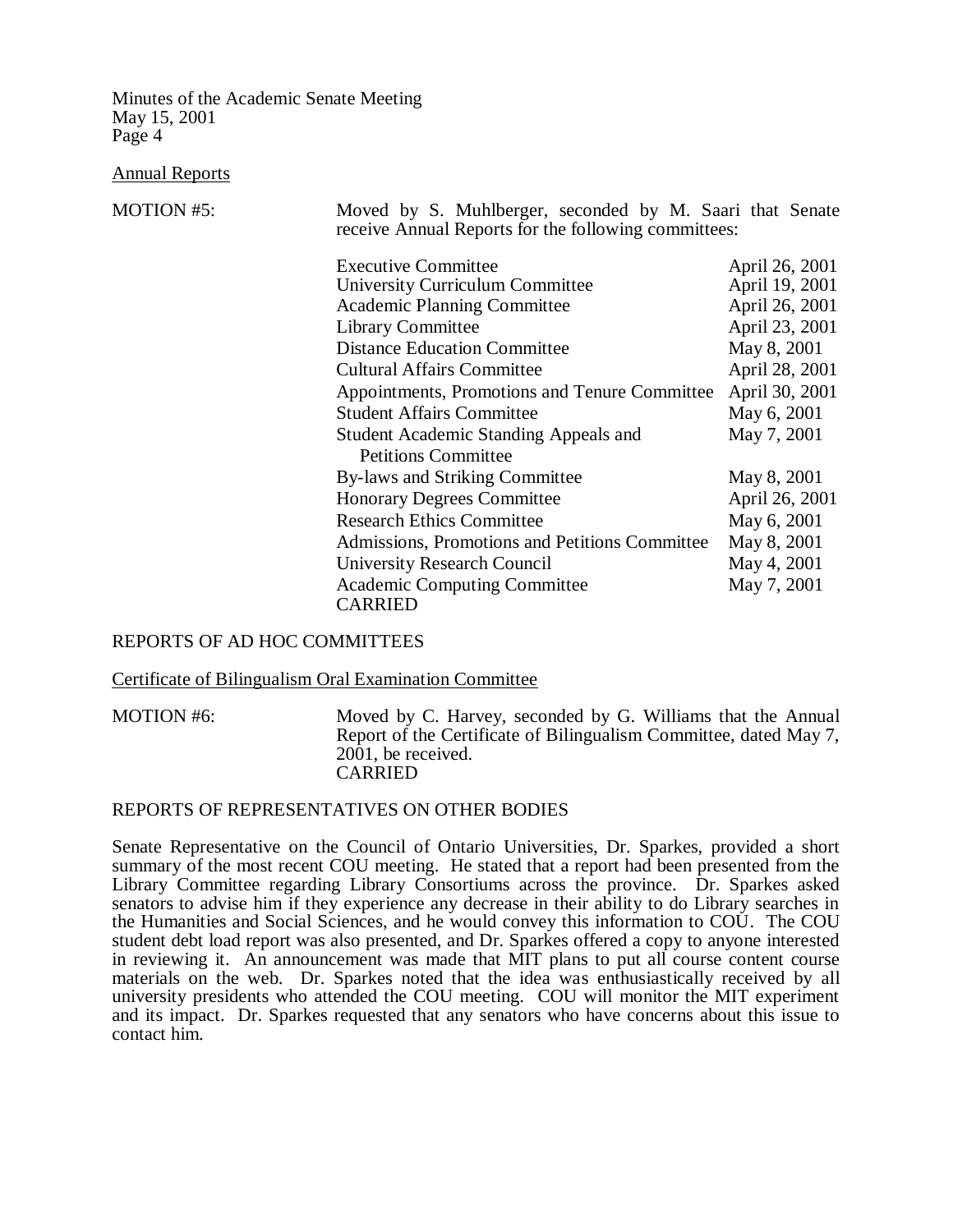#### OTHER BUSINESS

MOTION #7: Moved by R. Weeks, seconded by J. Baffoe that Senate discharge the non-standing Senate committees including Senate and Dean's Search Committees and Selection Committees for 2000-2001 as identified in the agenda:

> Assessment Subcommittee for Prof. R. Bergquist's application

for promotion

Assessment Subcommittee for Dr. D. Jowett's application for

Tenure

Assessment Subcommittee for Dr. G. Williams' application for tenure

Education Selection Committee for the tenure track position in

Curriculum Methods

Education Selection Committee for the tenure track position in

Science Education

Senate Selection Committee for the tenure track position in Business

Senate Selection Committee for the tenure track position in Computer Science

Senate Selection Committee for the tenure track position in Psychology

**CARRIED** 

Report to Senate on Restructuring in Arts and Science

- MOTION #8: Moved by R. Bergquist, seconded by D. Jowett that Senate receive the Report of the Dean of Arts and Science on administrative restructuring within the Faculty of Arts and Science. CARRIED
- MOTION #9: Moved by R. Bergquist, seconded by D. Jowett that Senate recommend to the Board of Governors, through the President, the implementation of the departmental structure for the Faculty of Arts and Science as proposed in the Report of the Dean's Ad Hoc Committee on Departmental Restructuring dated November 2000. CARRIED

Report of the Senate Selection Committee (Biology)

| <b>MOTION</b> #10: | Moved by R. Bergquist, seconded by R. Weeks that Senate receive |
|--------------------|-----------------------------------------------------------------|
|                    | the Report of the Senate Selection Committee (Biology) for the  |
|                    | tenure track position in Biology.                               |
|                    | <b>CARRIED</b>                                                  |

MOTION #11: Moved by R. Bergquist, seconded by D. Franks that Senate recommend to the President that Dr. Greg Pyle be offered a probationary appointment in Biology.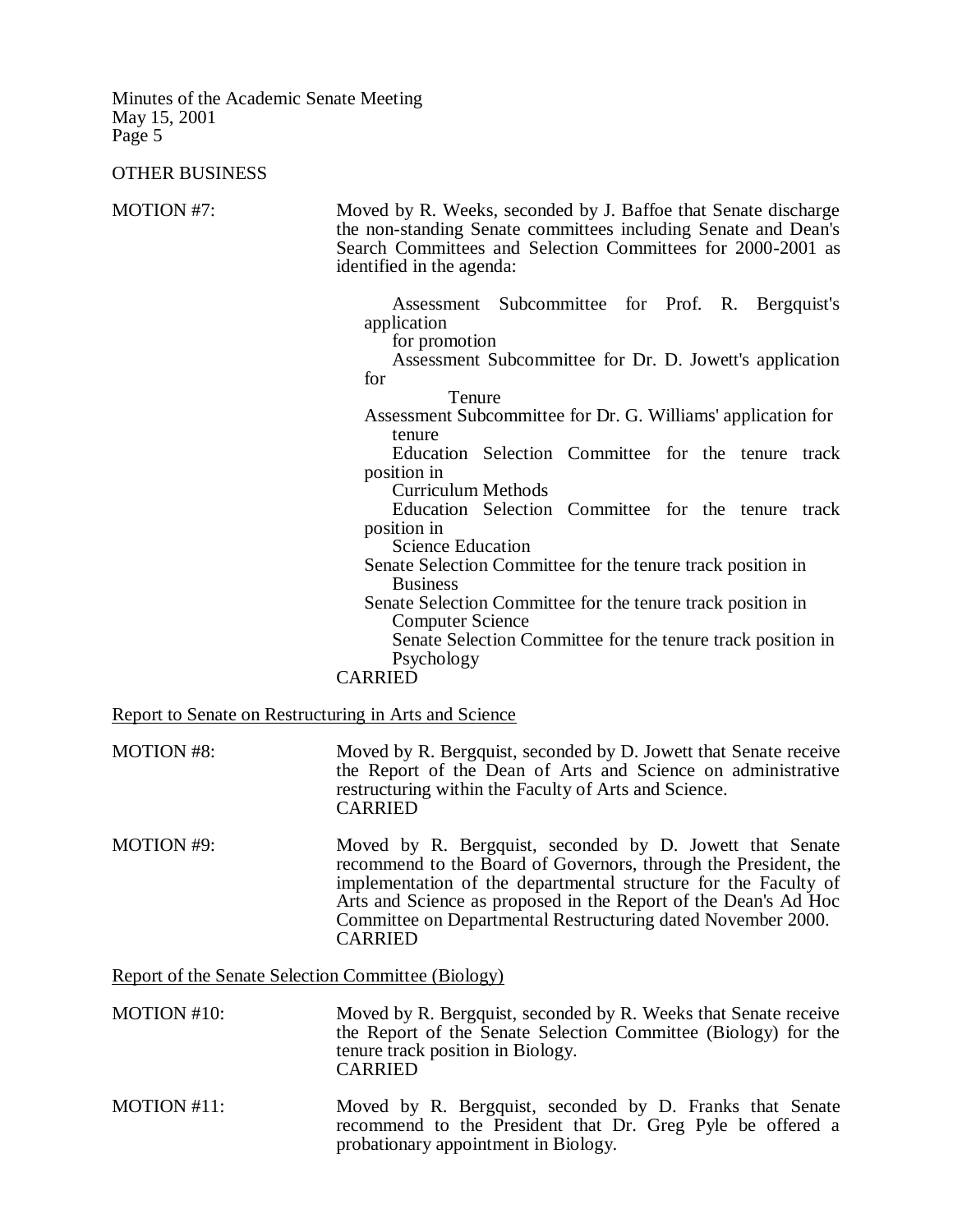# CARRIED

Minutes of the Academic Senate Meeting May 15, 2001 Page 6

## Report of the Senate Selection Committee (Computer Science)

MOTION #12: Moved by R. Bergquist, seconded by M. Tuncali that Senate receive the Report of the Senate Selection Committee (Computer Science) for the tenure track position in Computer Science. CARRIED

NEW BUSINESS

Admissions, Promotions and Petitions Committee

MOTION #13: Moved by R. Bergquist, seconded by C. Harvey that Senate consider receipt of the Report of the Admissions, Promotions and Petitions Committee dated May 10, 2001. CARRIED MOTION #14: Moved by R. Bergquist, seconded by D. Jowett that the Report of the Admissions, Promotions and Petitions Committee dated May 10, 2001 be received. CARRIED MOTION #15: Moved by R. Bergquist, seconded by R. Wideman that Senate admit to their respective degrees in-course the students listed in Appendix A who have completed all requirements of their respective degrees and that diplomas for the degrees be awarded. CARRIED MOTION #16: Moved by R. Bergquist, seconded by M. Saari that Senate consider receipt of the Report of the Admissions, Promotions and Petitions Committee dated May 15, 2001. CARRIED MOTION #17: Moved by R. Bergquist, seconded by D. Jowett that the Report of the Admissions, Promotions and Petitions Committee dated May 15, 2001 be received. CARRIED MOTION #18: Moved by R. Bergquist, seconded by D. Jowett that Senate admit to their respective degrees in-course the students listed in Appendix A who have completed all requirements of their respective degrees and that diplomas for the degrees be awarded. CARRIED

Honorary Degrees Committee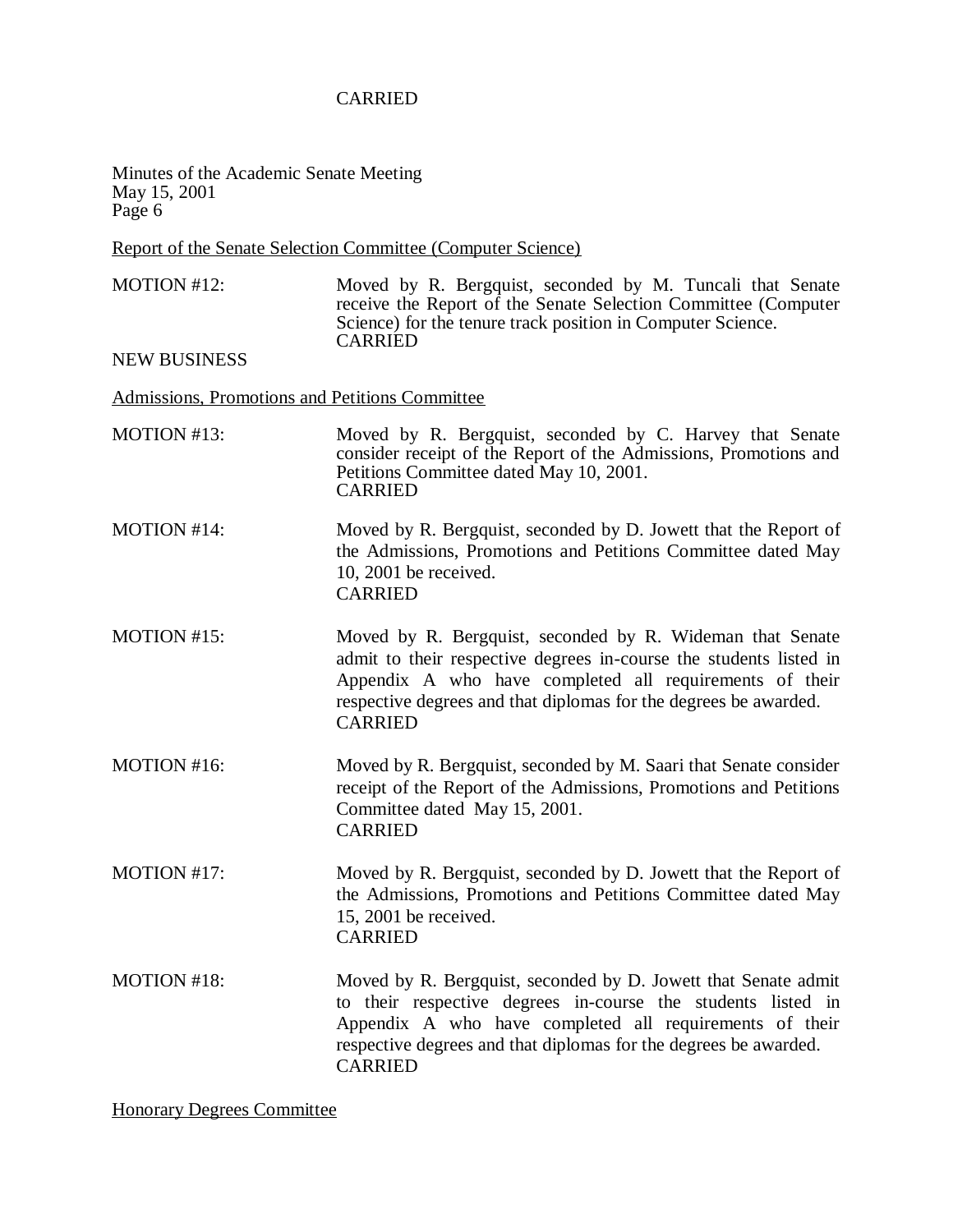| MOTION #19:<br>Minutes of the Academic Senate Meeting<br>May 15, 2001<br>Page 7 | Moved by D. Marshall, seconded by R. Common that Senate<br>consider receipt of the Honorary Degrees Committee Report dated<br>May 10, 2001.<br><b>CARRIED</b>                                   |  |
|---------------------------------------------------------------------------------|-------------------------------------------------------------------------------------------------------------------------------------------------------------------------------------------------|--|
| MOTION #20:                                                                     | Moved by D. Marshall, seconded by J. Long that the Report of the<br>Honorary Degrees Committee, dated May 10, 2001, be received.<br><b>CARRIED</b>                                              |  |
| MOTION #21:                                                                     | Moved by D. Marshall, seconded by S. Muhlberger that Senate<br>recommend to the Board of Governors that Dr. Elizabeth Thorn be<br>granted the Professor Emeritus designation.<br><b>CARRIED</b> |  |
| <b>Report from the Senate Education Selection Committee</b>                     |                                                                                                                                                                                                 |  |
| MOTION #22:                                                                     | Moved by R. Common, seconded by W. Richardson that Senate<br>consider receipt of the Senate Education Selection Committee<br>Report dated May 9, 2001.<br><b>CARRIED</b>                        |  |
| MOTION #23:                                                                     | Moved by R. Common, seconded by S. Muhlberger that the Report<br>of the Senate Education Selection Committee dated May 9, 2001<br>be received.<br><b>CARRIED</b>                                |  |
| MOTION #24:                                                                     | Moved by R. Common, seconded by J. Lundy that motions (i) to<br>(vii) of the Senate Education Selection Committee Report dated<br>May 9, 2001 be considered as one omnibus motion.              |  |

That Senate recommend to the President that Gerald Laronde be offered a three year limited term appointment as an Assistant Professor of Education: Science.

That Senate recommend to the President that Jeff Scott be offered a one year limited term appointment as an Assistant Professor of Education: Science.

That Senate recommend to the President that the Language and Literacy tenure track search be declared unsuccessful.

That Senate recommend to the President that Shirley Van Nuland be offered a four year probationary appointment as an Assistant Professor of Education: Foundations.

That Senate recommend to the President that Barb Olmsted be offered a one year limited term appointment as an Assistant Professor of Education: Physical Education and Health.